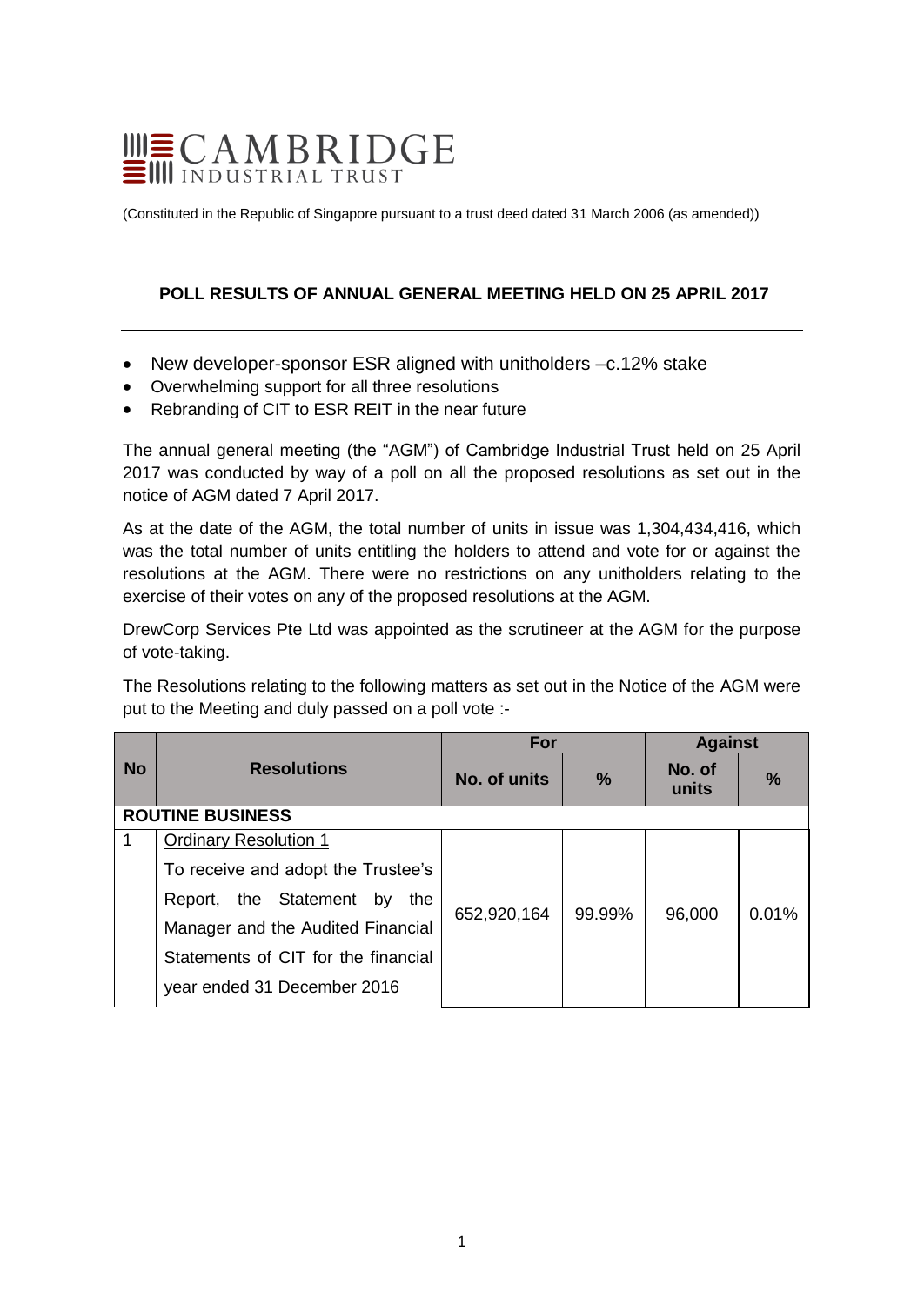| 2                       | <b>Extraordinary Resolution 2</b>  |             |        |           |       |  |  |  |
|-------------------------|------------------------------------|-------------|--------|-----------|-------|--|--|--|
|                         | To appoint Ernst & Young LLP as    | 650,382,533 | 99.73% | 1,740,680 | 0.27% |  |  |  |
|                         | the Auditor of CIT to hold office  |             |        |           |       |  |  |  |
|                         | until the conclusion of the next   |             |        |           |       |  |  |  |
|                         | AGM in place of the retiring       |             |        |           |       |  |  |  |
|                         | Auditor, KPMG LLP, and to          |             |        |           |       |  |  |  |
|                         | authorise the Manager to fix their |             |        |           |       |  |  |  |
|                         | remuneration                       |             |        |           |       |  |  |  |
| <b>SPECIAL BUSINESS</b> |                                    |             |        |           |       |  |  |  |
| 3                       | <b>Ordinary Resolution 3</b>       |             |        |           |       |  |  |  |
|                         | To authorise the Manager to issue  | 643,658,252 | 98.68% | 8,597,604 | 1.32% |  |  |  |
|                         | Units and to make or<br>grant      |             |        |           |       |  |  |  |
|                         | convertible instruments            |             |        |           |       |  |  |  |

The Board and Management of CITM would like to thank the unitholders for their overwhelming support for the three resolutions put forth in the AGM.

With a strong develop-sponsor, e-Shang Redwood ("ESR"), and the Board, together with the rebranding of Cambridge Industrial Trust ("CIT") to ESR REIT in time to come, Cambridge Industrial Trust Management Limited ("CITM"), the Manager of CIT will proactively look for new opportunities to grow revenue and assets under management to meaningfully improve DPU and create capital growth opportunities for Unitholders.

## **BY ORDER OF THE BOARD**

Cambridge Industrial Trust Management Limited As Manager of Cambridge Industrial Trust (Company Registration No. 200512804G, Capital Markets Services Licence No.100132-5)

Adrian Chui Chief Executive Officer and Executive Director 25 April 2017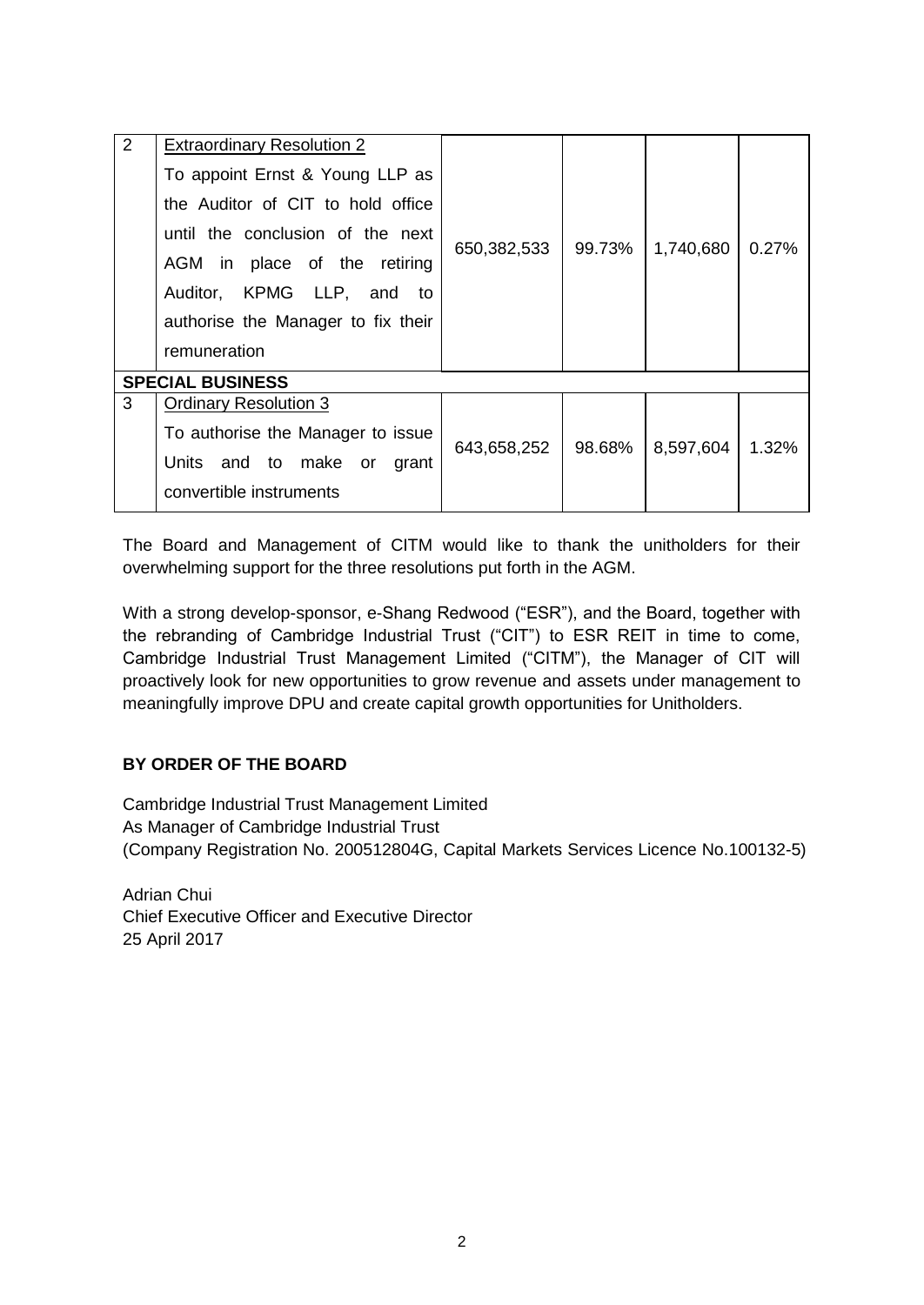For further enquiries, please contact:

**Cambridge Industrial Trust Management Limited** Elena Arabadjieva Head of Investor Relations and Corporate Communications Tel: +65 6827 9363 [Elena.Arabadjieva@cambridgeitm.com](mailto:Elena.Arabadjieva@cambridgeitm.com)

For media enquiries, please contact: **Tulchan Communications** Adwin Low, Associate Tel: +65 6222 3765 [CIT@tulchangroup.com](mailto:CIT@tulchangroup.com)

### *About Cambridge Industrial Trust*

Cambridge Industrial Trust ("CIT"), publicly listed on the Singapore Exchange Securities Trading Limited since 25 July 2006, is Singapore's first independent industrial real estate investment trust ("REIT").

CIT invests in quality income-producing industrial properties and has a diversified portfolio of 49 properties located across Singapore, with a total gross floor area of approximately 8.4 million sq ft and a property value of S\$1.36 billion as at 31 March 2017. The properties range from logistics, warehousing, light industrial, general industrial, a car showroom and a workshop to a business park, and are located close to major transportation hubs and key industrial zones island-wide.

The Manager's objective is to provide Unitholders with a stable and secure income stream through the successful implementation of the following strategies:

- Acquisition of value-enhancing properties;
- Pro-active asset management;
- Divestment of non-core properties; and
- Prudent capital and risk management.

Cambridge Industrial Trust Management Limited, the Manager of CIT, is owned by two stakeholders, namely, e-Shang Redwood Limited ("ESR") (indirectly 80 percent) and Mitsui & Co., Ltd ("Mitsui") (20 percent):

 ESR is a leading pan-Asia logistics real estate developer, owner and operator focused on the key metropolitan areas most closely tied with consumption and global trade. Co-founded by Warburg Pincus and backed by some of the worlds' preeminent investors including APG, PGGM, CPPIB, Ping An, Morgan Stanley and Goldman Sachs, ESR's platform represents one of the largest in the region with over 7.3 million square metres of projects owned and under development across China, Japan and South Korea, and capital and funds management offices in Hong Kong and Singapore. ESR is one of the largest third-party landlords for market leading top ecommerce companies, "bricks-and-mortar" retailers, third party logistics providers and cold storage companies across the region.